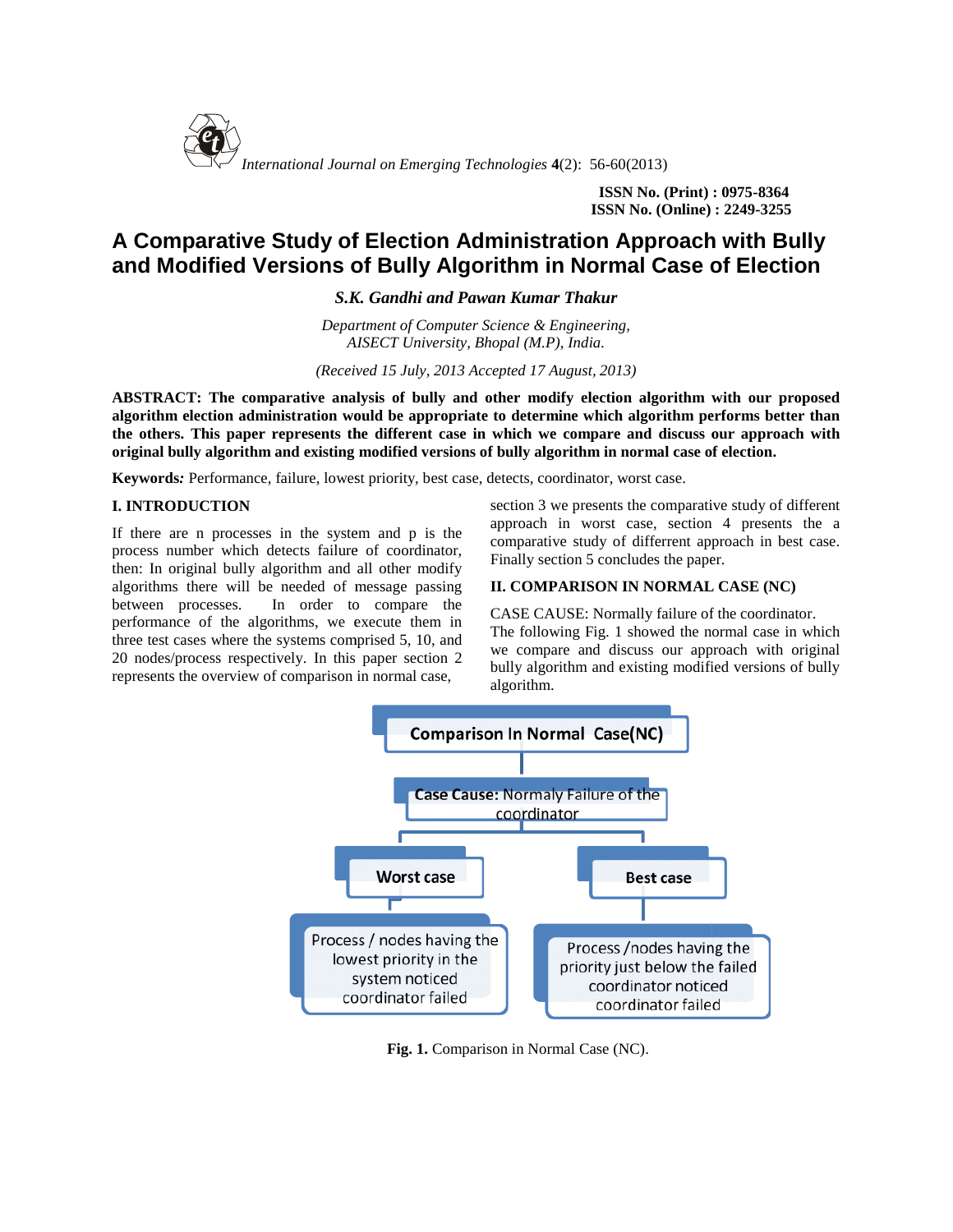#### **III. WORST CASE**

The process / nodes having the lowest priority in the system noticed that the coordinator has just crashed. In the above case when a process with the lowest process number detects coordinator as failed, then it requires message passing. Garcia-Molina's bully algorithm requires  $O(N^2)$  messages to elect a coordinator node [1]. The modified Bully Algorithm proposed in Mamun, Q. K. gains a significant improvement in the worst case.

It requires only  $O(n)$  messages to elect a new coordinator node in the worst case [2]. The algorithm proposed by Md. Golam Murshed and Alastair R. Allen also requires at most  $2N - 1$  messages in the worst case if at least one node in Candidate is live [3]. In worst case that is the process with lowest process number detects coordinator as failed our new developed approach requires only  $1+2+n-1$  messages passing [4]. The table 1, 2 and 3 shown the comparative NC performance analysis of our approach with bully and different modifies bully algorithms.

| Case  | <b>Algorithms</b>       | Number of Node / Process $= 5$ |               |                 |
|-------|-------------------------|--------------------------------|---------------|-----------------|
|       |                         | Node Failed                    | Detector Node | No. of Messages |
| Worst | Bully                   | P5                             |               | 20              |
| Worst | Mamun, Q. K.            | P5                             |               |                 |
| Worst | Golam and Alastair      | P5                             | P1            |                 |
| Worst | Election Administration | P <sub>5</sub>                 | P1            |                 |

**Table 1. NC Performance analysis: Number of Node / Process = 5.**

| Case  | <b>Algorithms</b>       | Number of Node / Process $= 10$ |               |                 |
|-------|-------------------------|---------------------------------|---------------|-----------------|
|       |                         | Node Failed                     | Detector Node | No. of Messages |
| Worst | Bully                   | <b>P10</b>                      | P1            | 20              |
| Worst | Mamun, Q. K.            | P <sub>10</sub>                 |               |                 |
| Worst | Golam and Alastair      | P <sub>10</sub>                 | P1            |                 |
| Worst | Election Administration | P <sub>10</sub>                 | P1            |                 |

**Table 2. NC Performance analysis: Number of Node / Process = 10.**

**Table 3. NC Performance analysis: Number of Node / Process = 20.**

| Case  | <b>Algorithms</b>              | Number of Node / Process $= 20$ |               |                 |
|-------|--------------------------------|---------------------------------|---------------|-----------------|
|       |                                | Node Failed                     | Detector Node | No. of Messages |
| Worst | Bully                          | P <sub>20</sub>                 | P1            | 380             |
| Worst | Mamun, Q. K.                   | P <sub>20</sub>                 | P1            | 56              |
| Worst | Golam and Alastair             | P <sub>20</sub>                 | P1            | 38              |
| Worst | <b>Election Administration</b> | P <sub>20</sub>                 | P1            | 22              |

Here in the example of tables 1, 2 and 3 node/process 1 detects that the current coordinator nodes node P5, P10 and P20 has crashed. The traditional Bully algorithm elects a new coordinator node in this case by performing a series of redundant elections and ends up when nodes are P5, P10 and P20. It producing 20, 90 and 380 messages in total. Mamun, Q. K. Algorithm needs 11, 26, 56 messages to elect a new coordinator. Md. Golam Murshed and Alastair R. Allen algorithm needs 9, 18, 38 messages to elect a new coordinator. Our proposed algorithm needs 7, 12 and 22 fewer messages. The following Fig. 2 shown the comparative performance analysis of our approach with bully and different modifies bully algorithms in worst case.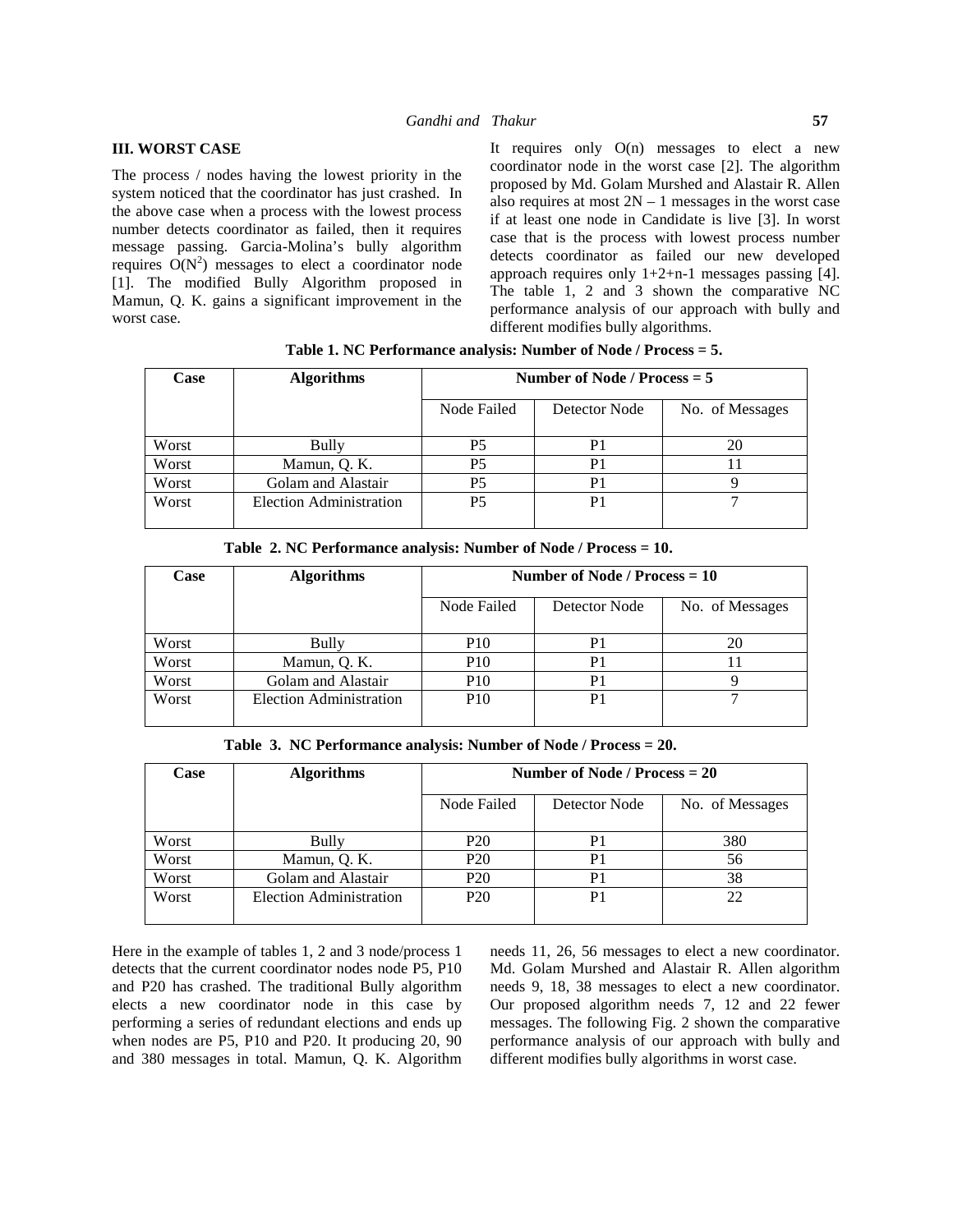

Fig. 2. NC Performance analysis in Worst Case.

#### **IV. BEST CASE**

In this case the process /nodes having the priority just In this case the process /nodes having the priority just<br>below the failed coordinator, detects that the coordinator has failed.

In best case of election Garcia-Molina's bully algorithm requires N − 1 messages to elect a coordinator node in requires  $N - 1$  messages to elect a coordinator node in<br>the best case, where N is the number of nodes. It will send election messages to N –1 nodes having higher id dete than itself. Each of the nodes eventually initiates a separate election one by one. Hence, it requires  $N - 1$ than itself. Each of the nodes eventually initiates a crast separate election one by one. Hence, it requires  $N - 1$  num messages in the best case [1]. The modified Bully three Algorithm proposed in Mamun, Q. K. also requires N − 1 messages in the best case [2]. The algorithm proposed by Md. Golam Murshed and Alastair R. Allen also

|  | Table 4. NC Performance analysis: Number of Node / Process = 5. |  |  |  |
|--|-----------------------------------------------------------------|--|--|--|
|--|-----------------------------------------------------------------|--|--|--|

|                   | <b>Bully</b>                                                                                                                                                                                                                                                                                                                                             | Mamun, Q. K.                        | Golam and                                       | Election                                                                                                                                                                                                                                                                                                                                                                                                    |
|-------------------|----------------------------------------------------------------------------------------------------------------------------------------------------------------------------------------------------------------------------------------------------------------------------------------------------------------------------------------------------------|-------------------------------------|-------------------------------------------------|-------------------------------------------------------------------------------------------------------------------------------------------------------------------------------------------------------------------------------------------------------------------------------------------------------------------------------------------------------------------------------------------------------------|
|                   |                                                                                                                                                                                                                                                                                                                                                          | <b>Different Election Approches</b> | Alastair                                        | Administration                                                                                                                                                                                                                                                                                                                                                                                              |
|                   |                                                                                                                                                                                                                                                                                                                                                          |                                     |                                                 |                                                                                                                                                                                                                                                                                                                                                                                                             |
|                   |                                                                                                                                                                                                                                                                                                                                                          |                                     | Fig. 2. NC Performance analysis in Worst Case.  |                                                                                                                                                                                                                                                                                                                                                                                                             |
| ιSΕ<br>as failed. | ne process /nodes having the priority just<br>failed coordinator, detects that the<br>f election Garcia-Molina's bully algorithm<br>1 messages to elect a coordinator node in                                                                                                                                                                            |                                     | algorithm requires only $1+1+n-1$ messages [4]. | requires $N - 1$ messages in the best case [3]. For the<br>best case of our proposed algorithm there will be need<br>of 1 election message to inform EA, 1 verify message<br>to ensure the failure of coordinator, and n-1 messages to<br>inform about new coordinator. In that case, our                                                                                                                   |
|                   | where N is the number of nodes. It will<br>messages to $N - 1$ nodes having higher id<br>ach of the nodes eventually initiates a<br>ion one by one. Hence, it requires $N - 1$<br>the best case [1]. The modified Bully<br>oposed in Mamun, Q. K. also requires N -<br>the best case [2]. The algorithm proposed<br>m Murshed and Alastair R. Allen also | approach.                           |                                                 | Here in the example of Table 4 node/process P4 first<br>detects that the current coordinator node/process P5 has<br>crashed and declares itself as the new coordinator. The<br>number of messages for this case is 4 the same for all<br>three algorithms. In our approach it requires two extra<br>messages one inform the EA and second is verified<br>message by EA. It required 6 messages to elect new |
|                   | Table 4. NC Performance analysis: Number of Node / Process = 5.                                                                                                                                                                                                                                                                                          |                                     |                                                 |                                                                                                                                                                                                                                                                                                                                                                                                             |
| Case              | <b>Algorithms</b>                                                                                                                                                                                                                                                                                                                                        |                                     | Number of Node / Process $= 5$                  |                                                                                                                                                                                                                                                                                                                                                                                                             |
|                   |                                                                                                                                                                                                                                                                                                                                                          | <b>Failure Node</b>                 | <b>Detector Node</b>                            | No. of Messages                                                                                                                                                                                                                                                                                                                                                                                             |
| <b>Best</b>       | <b>Bully</b>                                                                                                                                                                                                                                                                                                                                             | P <sub>5</sub>                      | <b>P4</b>                                       | 4                                                                                                                                                                                                                                                                                                                                                                                                           |
| <b>Best</b>       | Mamun, Q. K.                                                                                                                                                                                                                                                                                                                                             | P <sub>5</sub>                      | <b>P4</b>                                       | $\overline{4}$                                                                                                                                                                                                                                                                                                                                                                                              |
| <b>Best</b>       | Golam and Alastair                                                                                                                                                                                                                                                                                                                                       | P <sub>5</sub>                      | <b>P4</b>                                       | 4                                                                                                                                                                                                                                                                                                                                                                                                           |
| <b>Best</b>       | <b>Election Administration</b>                                                                                                                                                                                                                                                                                                                           | P <sub>5</sub>                      | <b>P4</b>                                       | 6                                                                                                                                                                                                                                                                                                                                                                                                           |
|                   |                                                                                                                                                                                                                                                                                                                                                          |                                     |                                                 |                                                                                                                                                                                                                                                                                                                                                                                                             |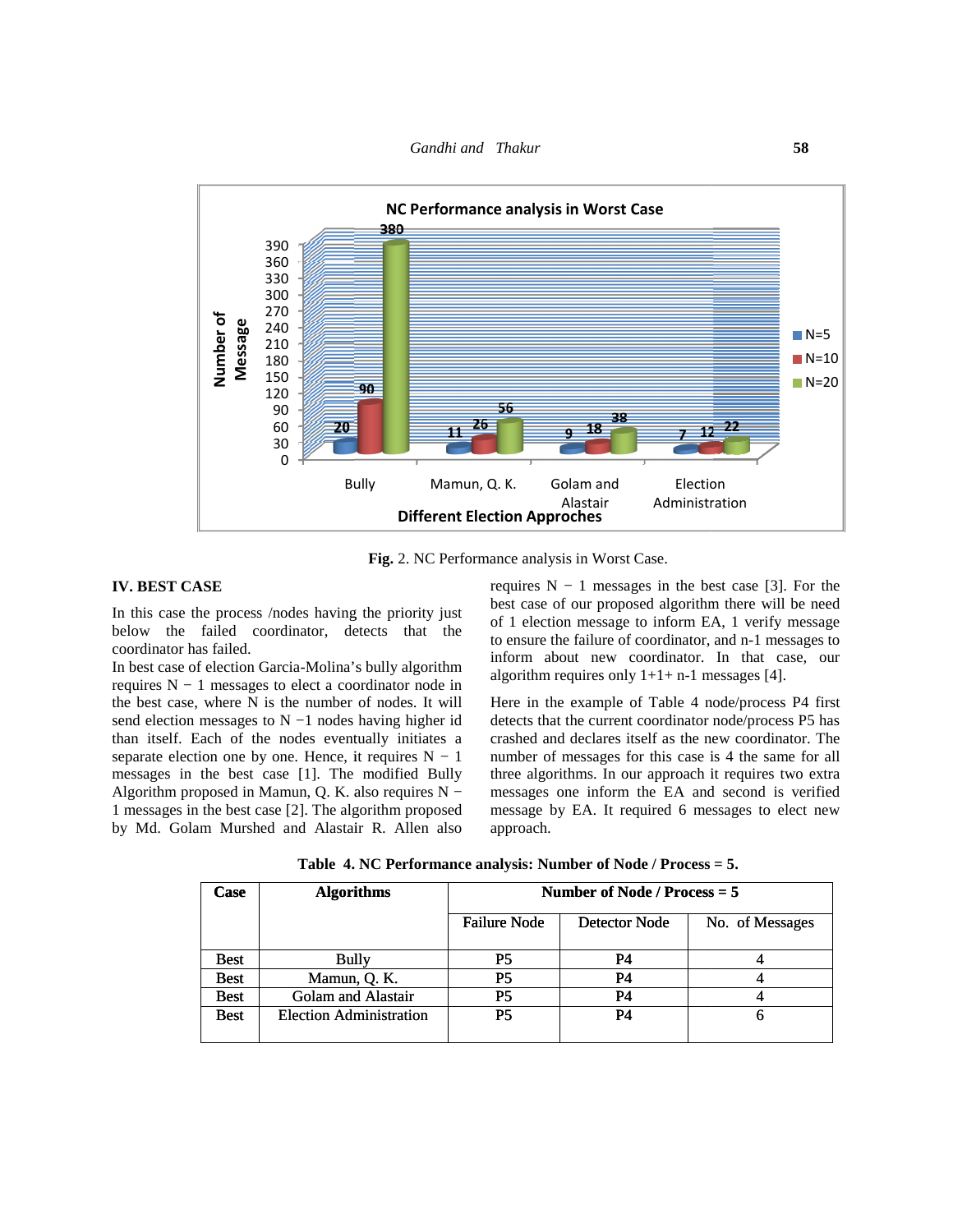In Table 5 and Table 6, node P9 and P19 first detects that the current coordinator node, node P10 and P20 has crashed and declares itself as the new coordinator. The number of messages for this case is 9 and 19 the same for all three algorithms. In our approach it require on

extra message that inform the election administration. It sends 11 and 21 coordinator messages. The following Fig. 3 shown the comparative performance analysis of our approach with bully and different modifies bully algorithms in best case. Exercise 5 and Table 6, node P9 and P19 first detects extra message that inform the election administration. It current coordinator node, node P10 and P20 has coordinator. The Fig. 3 shown the comparative performance analy the comparative performance analysis of<br>with bully and different modifies bully<br>best case.

| Table 5. NC Performance analysis: No. of Node / Process = 10. |                                |                                 |               |                 |  |
|---------------------------------------------------------------|--------------------------------|---------------------------------|---------------|-----------------|--|
| <b>Case</b>                                                   | <b>Algorithms</b>              | Number of Node / Process $= 10$ |               |                 |  |
|                                                               |                                | <b>Failure Node</b>             | Detector Node | No. of Messages |  |
| <b>Best</b>                                                   | Bully                          | <b>P10</b>                      | P9            |                 |  |
| <b>Best</b>                                                   | Mamun, Q. K.                   | <b>P10</b>                      | P9            | Q               |  |
| <b>Best</b>                                                   | Golam and Alastair             | <b>P10</b>                      | P9            | Q               |  |
| <b>Best</b>                                                   | <b>Election Administration</b> | <b>P10</b>                      | P9            |                 |  |

| Table 6. NC Performance analysis: No. of Node / Process = 20. |  |
|---------------------------------------------------------------|--|
|---------------------------------------------------------------|--|

| Table 6. NC Performance analysis: No. of Node / Process = 20. |                                |                                 |                 |                 |  |
|---------------------------------------------------------------|--------------------------------|---------------------------------|-----------------|-----------------|--|
| <b>Case</b>                                                   | <b>Algorithms</b>              | Number of Node / Process $= 20$ |                 |                 |  |
|                                                               |                                | <b>Failure Node</b>             | Detector Node   | No. of Messages |  |
| <b>Best</b>                                                   | Bully                          | P <sub>20</sub>                 | <b>P19</b>      | 19              |  |
| <b>Best</b>                                                   | Mamun, Q. K.                   | P <sub>20</sub>                 | P <sub>19</sub> | 19              |  |
| <b>Best</b>                                                   | Golam and Alastair             | <b>P20</b>                      | P <sub>19</sub> | 19              |  |
| <b>Best</b>                                                   | <b>Election Administration</b> | P <sub>20</sub>                 | <b>P19</b>      | 21              |  |



**Fig. 3.** NC Performance analysis in Best Case.

### **V. CONCLUSION CONCLUSION**

In worst case our algorithm is fast and guarantees correctness and robustness, and the results show that it requires fewer messages to elect a new coordinator. In this case our new approach needs two extra messages to elect the coordinator: Election Message to inform the EA and verify message by EA to current coordinator but remove the problem of redundant election.

In original bully algorithm and modified bully algorithm if coordinator is running unusually slowly say system is not working properly for some reasons or the link between a process and coordinator is broken for some reasons there will be redundant election, although current coordinator is up. case our algorithm is fast and guarantees In original bully algorithm and modified bully<br>ss and robustness, and the results show that it algorithm if coordinator is running unusually slowly<br>fewer messages to elect a new co Mamun, Q. K. Golam and Election<br>
Alastair Administration<br> **rent Election Approches**<br> **g. 3.** NC Performance analysis in Best Case.<br>
<br>
guarantees In original bully algorithm and modified bully<br>
show that it algorithm if coo